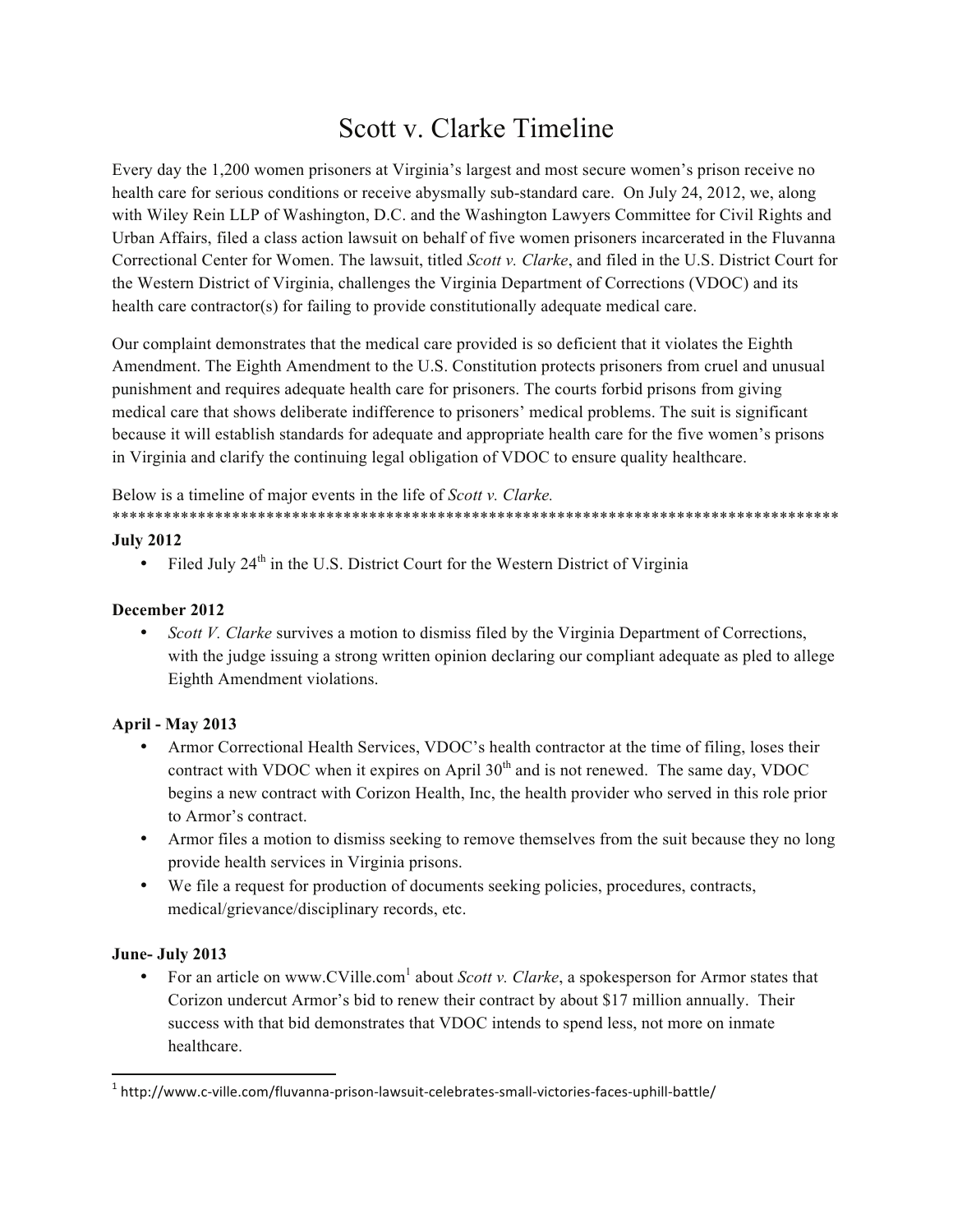- We file a motion to amend our complaint to add Corizon to the suit after we determined that Corizon had not taken any immediate steps to reform the quality of health care being provided at Fluvanna Correctional Center for Women.
- Our motion to amend is granted during a telephonic hearing during which the motion surprisingly went unchallenged by Corizon.

## **September – October 2013**

- Armor's motion to dismiss is granted, removing them from the suit but retaining VDOC and Corizon. This was not viewed as detrimental as we are not seeking damages but rather injunctive relief going forward.
- We file a motion to compel discovery after VDOC refuses to release documents citing privilege and irrelevancy. Documents withheld or redacted include reports regarding the tracking of infectious diseases, documents regarding the investigation of fatalities, and policies regarding the treatment of a range of serious diseases including diabetes, hepatitis, MRSA and cancer.

#### **November – December 2013**

• Our motion to compel discovery is granted along with attorneys' fees. In his written opinion, the judge stated that VDOC, "does not remotely satisfy their burden (to show discovery should not be allowed)" and "the objections that VDOC Defendants have interposed as a basis for limiting their response…are not well-taken."

#### **January – March 2014**

- Ongoing discovery with over 20,000 pages of documents received.
- We secured the services of Dr. Bob Greifinger, a recognized expert in prison healthcare lawsuits, to examine these documents and prepare his expert opinion. Dr. Greifinger has testified in several similar cases, sometimes for the plaintiffs and other times for the defense.
- VDOC identifies one corrections expert.
- Corizon secures three medical experts and any experts identified by VDOC.

#### **April – June 2014**

- We take or defend 23 depositions including our 4 named plaintiffs, VDOC officials, employees of both Corizon and Armor, and prison employee..
- The deadline to disclose experts passes on June 13. This ends up being important.

#### **June 2014**

• Corizon files a 120 day notice to VDOC of their intent to cancel their contract with VDOC by exercising a clause that allows them to exit after the first year. We believe they were expecting to be able to renegotiate, but instead DOC initiated a bid process and hired Armor on an emergency basis starting in October 2014. This turn of events validated an argument that we had put forth during Armor's motion to dismiss themselves from the lawsuit, namely that there had been and would be a revolving door of healthcare vendors.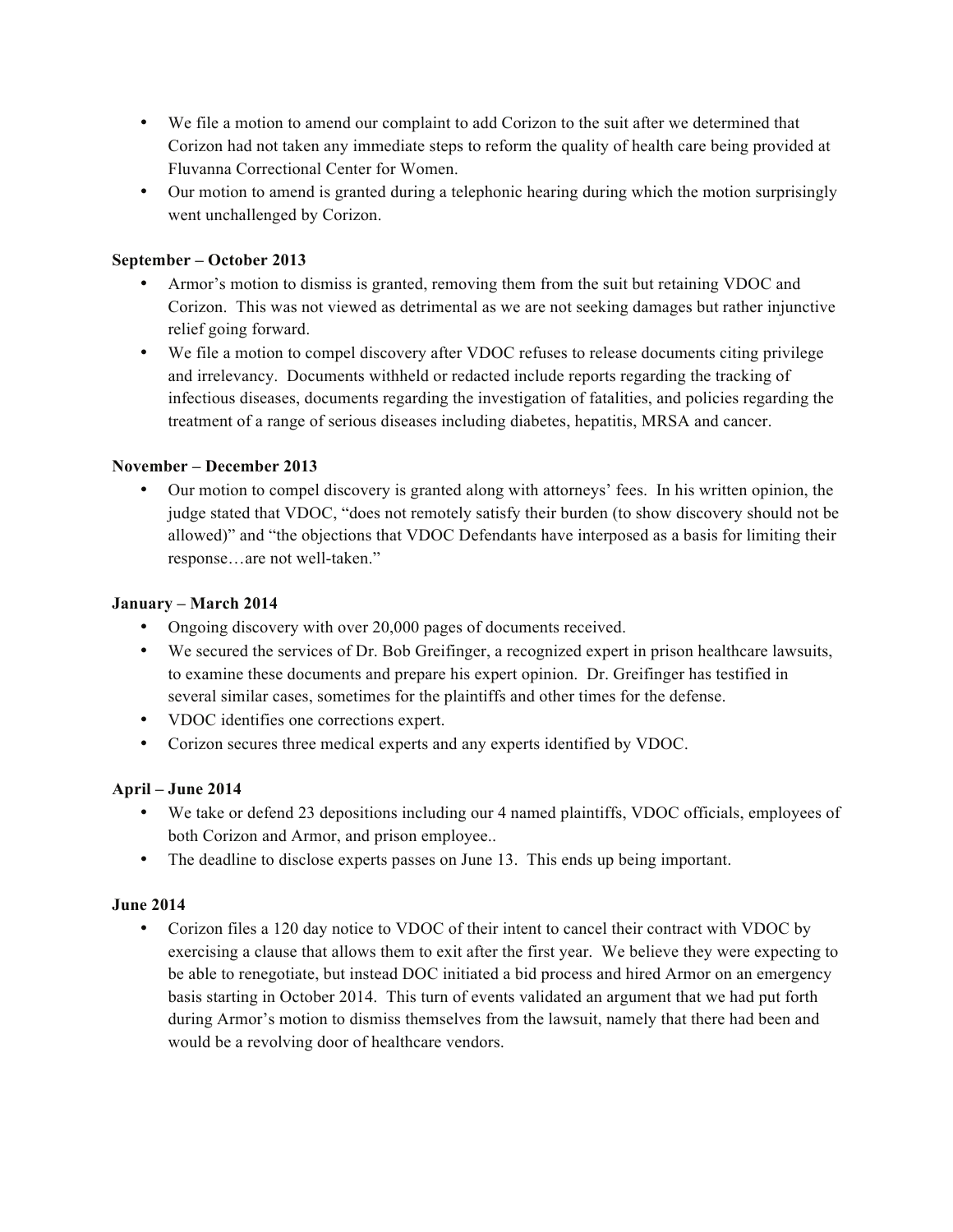• Upon learning that Armor was to be reinstated, Corizon filed a motion to stay the case until they are no longer the healthcare vendor arguing that having to pay legal fees in the meantime for a case in which they would likely be dismissed was an undue burden.

## **July 2014**

- In mid-July the judge denied Corizon's motion to stay. In his written opinion the judge states, "Corizon unilaterally seeks to suspend this litigation as to all parties, but offers no credible basis for granting the extraordinary relief requested." He also notes, "A stay under such circumstances would work manifest injustice to the claimant."
- The same day the judge rejected Corizon's motion to stay, we filed a motion to dismiss Corizon from the case pursuant to an agreement we negotiated with their council that they would still be subject to the court's jurisdiction for the purposes of adjudicating any disputes about discovery documents that had not yet been turned over.
- On July  $31<sup>st</sup>$ , Corizon is dismissed from the case. Going forward, VDOC is the sole defendant, represented by the Attorney General's Office.

## **August – September 2014**

- In mid-August we filed our motion for class certification. The motion itself is forty-nine pages long and includes fifty-four exhibits.
- In early September we filed our motion for partial summary judgment on two points. The first was asking the judge to rule that our clients had serious medical needs. The second was that VDOC has a non-delegable duty to provide constitutionally adequate medical care.
- VDOC filed a summary judgment motion asking the judge to rule on the entire case in their favor.
- In mid-September at the hearing on Class Certification the Judge ruled from the bench that he would rule to certify the class.
- Sometime in September, VDOC realized that when Corizon was allowed to exit the lawsuit they took with them the medical experts that they had designated. Facing the prospect of a trial with the quality of medical care at its core and no medical experts, on September  $18<sup>th</sup>$ , VDOC filed a motion to amend its expert disclosures to add Corizon's former experts, despite the deadline for doing so having passed in Mid-June and more than six weeks having passed since Corizon was dismissed.

## **October 2014**

- In early-October we file a response opposing VDOC's adding additional experts and file a motion to strike the jury, arguing that because we seek only injunctive relief going forward, VDOC does not have a right to a jury trial.
- In mid-October at the hearing for Summary Judgment, the judge also heard argument on VDOC's motion to amend their expert disclosures. Five days later, he denied that motion, leaving VDOC with no medical experts in the case. He also granted our motion to strike the jury.
- During the arguments regarding summary judgment, the judge did not rule from the bench, but his statements and questions to counsel suggest that he is unlikely to grant VDOC's motion for summary judgment and views our motion favorably. We have not yet received a decision.